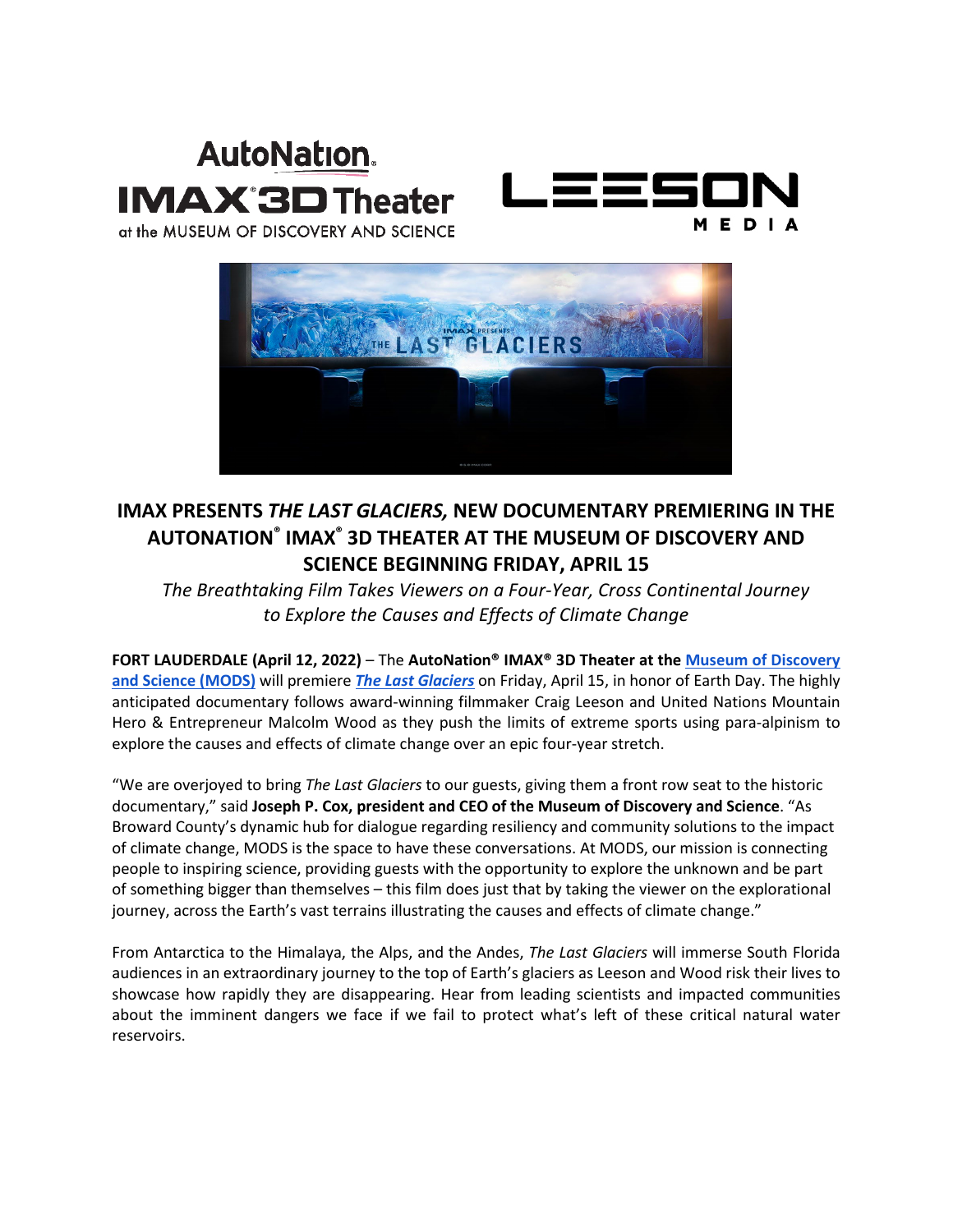A compelling story of caution and hope, the documentary captures the fragility of the natural world, the impact humans have on the planet's life support systems and brings forward a call to action from the next generation determined to reverse our climate crisis for their own future.

"The *Last Glaciers* was made to tell the story of the climate crisis but in a way that would also provide audiences with a big experience, which the giant screen provides," said **director and writer Craig Leeson**. "From the moment viewers hit their seats they are immersed in mountain environments around the world on an action-packed journey led by the filmmakers. It feels like you are flying in a paraglider down glaciers, with seracs whizzing past you, or climbing with the team along icy ridges to the tops of mountains with sheer drops either side. All the senses are activated. It's an experience you don't get from watching a film at home."

One of the most comprehensive documentaries ever produced about the relationship between climate change, mountain environments, and glaciers, the film offers a ground-breaking IMAX experience with breathtaking cinematography shot using ultra-high-definition cameras in some of the world's most challenging filming locations. The film also features original music composed by Grammy®-nominated international musicians Above & Beyond.

IMAX presents *The Last Glaciers*is directed, narrated, and produced by Craig Leeson (*A Plastic Ocean*, and *Marco Polo: The China Mystery Revealed*), who also stars in the film alongside fellow team member, producer, narrator, and UN Mountain Ambassador, Malcolm Wood, and expedition leader and team member Dave Turner. Executive Producers include William Pfeiffer and Katrina Razon. The cast includes activist Greta Thunberg as well as Cody Tuttle, Gail Whiteman, Jerome Chappellaz, Gisella Orjeda, David Molden, John Sonntag and Bruno Pozzi.

*The Last Glaciers* is family-friendly and has a run time of 40 minutes. The film is supported by some of the most highly respected scientific institutions globally, including the work of NASA, the United Nations, the Institut Polaire, Glacioclim, Arctic Basecamp, INAIGEM and ICIMOD.

Documentaries are free with Museum admission! The AutoNation<sup>®</sup> IMAX<sup>®</sup> Theater at the Museum of Discovery and Science is located at 401 SW 2nd Street in Fort Lauderdale. For showtimes, please visit mods.org/showtimes. Private screenings are available, please inquire by emailing booking@mods.org.

# **IMAX PRESENTS** *THE LAST GLACIERS* **TRAILER***:*

[youtube.com/watch?v=k7KopPeMQrs](https://www.youtube.com/watch?v=k7KopPeMQrs)

###

# **ABOUT THE AUTONATION® IMAX® 3D THEATER:**

The AutoNation® IMAX® 3D Theater is owned and operated by the Museum of Discovery and Science (MODS). The Theater showcases IMAX dual 4K laser projectors and a 15/70mm projection system, which revolutionizes the way guests experience films on the six-story-high screen with an immersive 12 channel sound system featuring 114 speakers capable of 52,000 watts of digital sound. Whether it's a pin drop or feeling the heart palpitating force of a volcano, audiences will experience a new visceral sound experience. The AutoNation® IMAX® 3D Theater is the only place in South Florida where you can experience the power of IMAX® with Laser and is one of only three Certified Giant Screen® theaters in